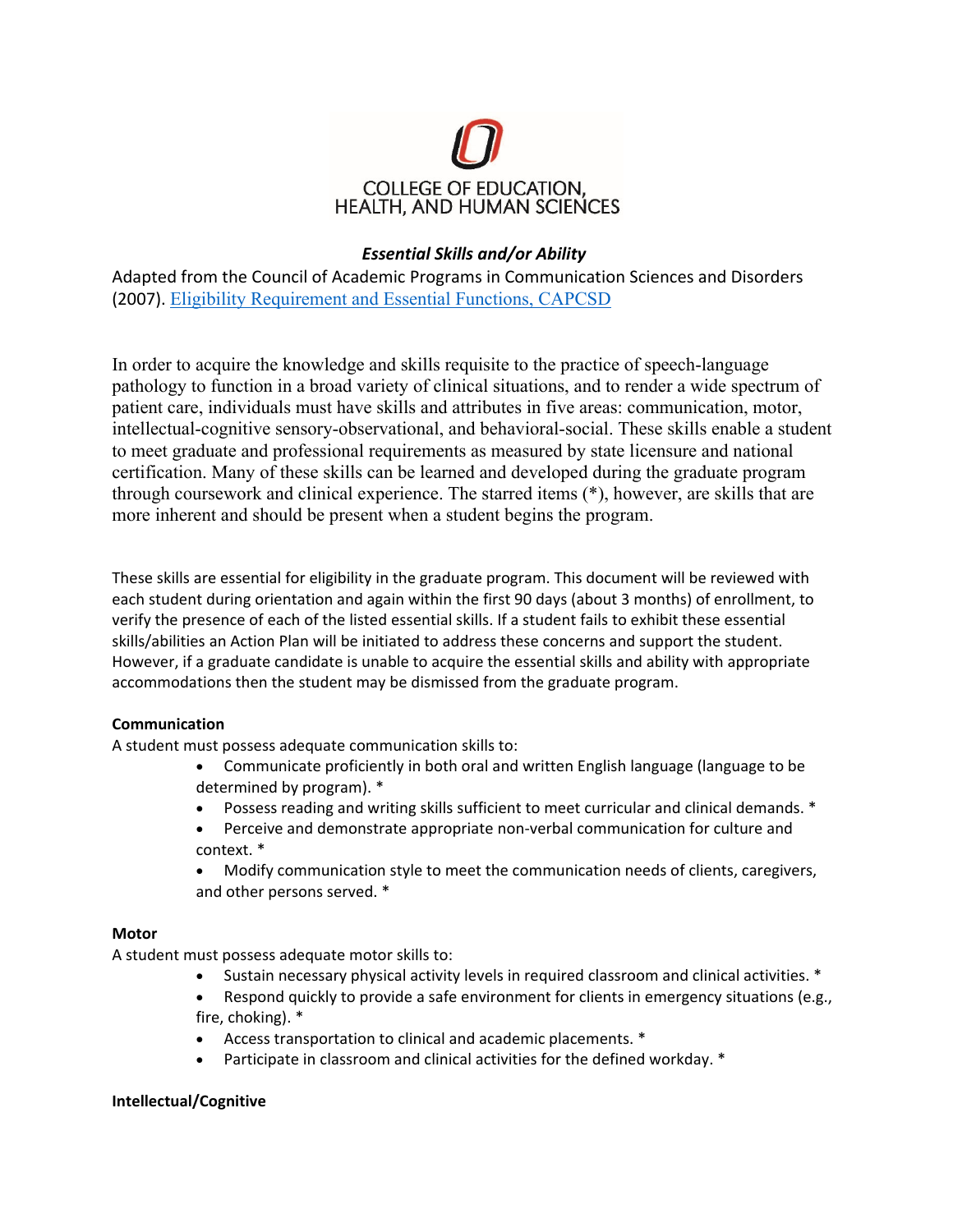A student must possess adequate intellectual and cognitive skills to:

 Comprehend, retain, integrate, synthesize, infer, evaluate, and apply written and verbal information sufficient to meet curricular and clinical demands. \*

# **Behavioral/Social**

A student must possess adequate behavioral and social attributes to:

- Display mature, empathetic and effective professional relationships by exhibiting compassion, integrity, and concern for others. \*
- Not discriminate based on race, color, ethnicity, national origin, sex, pregnancy, sexual orientation, gender identity, religion, disability, age, genetic information, veteran status, marital status, and/or political affiliation in its programs, activities, or employment. \*
- Conduct oneself in an ethical and legal manner, upholding the ASHA Code of Ethics along with university and federal privacy policies. \*
- Maintain general good physical, mental health, and self-care in order not to jeopardize the health and safety of self and others in the academic and clinical setting. \*

# **The following skills should be developed as you progress through the graduate program***.*

## **Communication**

A student must possess adequate communication skills to:

- Communicate professionally and intelligibly with clients, colleagues, other healthcare professionals, and community or professional groups.
- Communicate professionally, effectively, and legibly on client documentation, reports, and scholarly papers required as part of coursework and professional practice.
- Convey information accurately with relevance and cultural sensitivity.

## **Motor**

A student must possess adequate motor skills to:

- Efficiently structure testing and treatment environment and materials without violation of testing protocol and with best therapeutic practice.
- Manipulate client-utilized equipment (e.g., durable medical equipment to include AAC devices, hearing aids) in a safe manner.
- Access technology for clinical management (e.g., billing, charting, therapy programs).

# **Intellectual/Cognitive**

A student must possess adequate intellectual and cognitive skills to:

- Identify significant findings from client history, evaluation, and data to formulate a diagnosis and develop a treatment plan.
- Solve problems, reason, and make sound clinical judgments in client assessment, diagnosis, and therapeutic planning and implementation.
- Self‐evaluate, identify, and communicate limits of one's own knowledge and skill to appropriate professional level and be able to identify and utilize resources to increase knowledge.

# **Sensory/Observational**

A student must possess adequate sensory skills of vision, hearing, tactile, and smell to:

 Visually and auditorily identify typical and disordered communication (i.e., fluency, articulation, voice, resonance, respiration characteristics, oral and written language in the